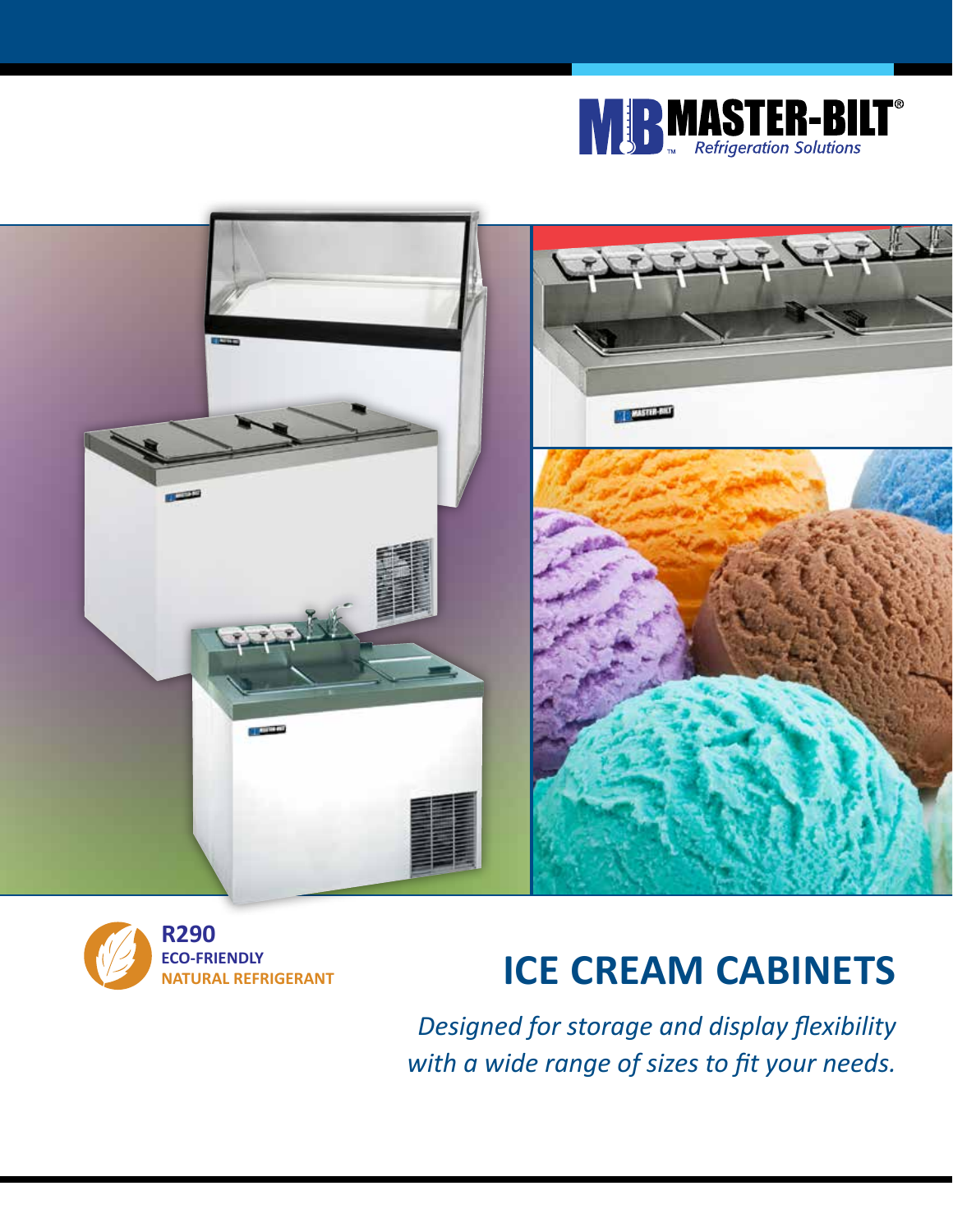## Conventional Dipping Cabinets

- Durable stainless steel tops resist corrosion
- Galvanized steel interior for a durable finish
- Cold wall evaporator with foamed-in-place refrigerant lines wrapped around the outside of the inner tub creates even temperature throughout with no air blowing across ice cream which lowers product quality
- Floor drain with garden hose fitting makes it easy to wash out interior and channel water through hose to drain
- Additional storage space beneath display area provides quick access to additional product









**DC-2S DC-4D DC-4S DC-6D**







**DC-8D DC-10D DC-12D**

| <b>Models</b>                     | <b>DC-2S</b>  | <b>DC-4D</b>  | <b>DC-4S</b>    | DC-6D         | DC-8D          | <b>DC-10D</b> | <b>DC-12D</b> |
|-----------------------------------|---------------|---------------|-----------------|---------------|----------------|---------------|---------------|
| Crated Weight (lbs) (kg)          | 220 (100)     | 220 (99)      | 280 (125)       | 275 (124)     | 365 (164)      | 430 (194)     | 490 (221)     |
| Can Capacity Display*             | 3             | 5.            | 6               | 8             | 11             | 14            | 18            |
| Can Capacity Storage*             |               | $\mathcal{P}$ | $\overline{4}$  | 5             | 8              | 11            | 15            |
| Interior Depth (in) (mm)          | 16-1/2 (419)  | 25-1/2 (648)  | 16-1/2 (419)    | $25-1/2(648)$ | 25-1/2 (648)   | 25-1/2 (648)  | 25-1/2 (648)  |
| Overall Height (in) (mm)          | $34-1/8(867)$ | 34-1/8 (867)  | $34-1/8(867)$   | $34-1/8(867)$ | 34-1/8 (867)   | $34-1/8(867)$ | $34-1/8(867)$ |
| Overall Width (in) (mm)           | 31-7/8 (800)  | 30-5/8 (778)  | 54 (1372)       | 43 (1092)     | 54 (1372)      | 66-5/8 (1692) | 84-5/8 (2149) |
| Overall Depth (in) (mm)           | $21-1/8(537)$ | $30-1/8(765)$ | $21 - 1/8(537)$ | $30-1/8(765)$ | $30-1/8$ (765) | $30-1/8(765)$ | $30-1/8(765)$ |
| Gross Cubage (CuFt) (L)           | 5.2(147)      | 7.6(215)      | 11.0(28)        | 12.5(31)      | 17.3 (43)      | 22.0(55)      | 29.1(73)      |
| <b>Condensing Unit Size</b>       | $1/4$ HP      | $1/4$ HP      | $1/4$ HP        | $1/4$ HP      | $1/3$ HP       | $1/3$ HP      | $1/3$ HP      |
| Refrigerant                       | R290          | R290          | R290            | R290          | R290           | R290          | R290          |
| <b>Electrical Characteristics</b> | 115/60/1      | 115/60/1      | 115/60/1        | 115/60/1      | 115/60/1       | 115/60/1      | 115/60/1      |
| <b>NEMA Plug Configuration</b>    | $5-15P$       | $5-15P$       | $5-15P$         | $5-15P$       | $5-15P$        | $5-15P$       | $5-15P$       |
| <b>Total Amp Draw</b>             | 2.1           | 2.7           | 3.2             | 3.2           | 3.6            | 5.4           | 5.9           |

\*Can capacities in 9-1/2" diameter, 3 gallon cans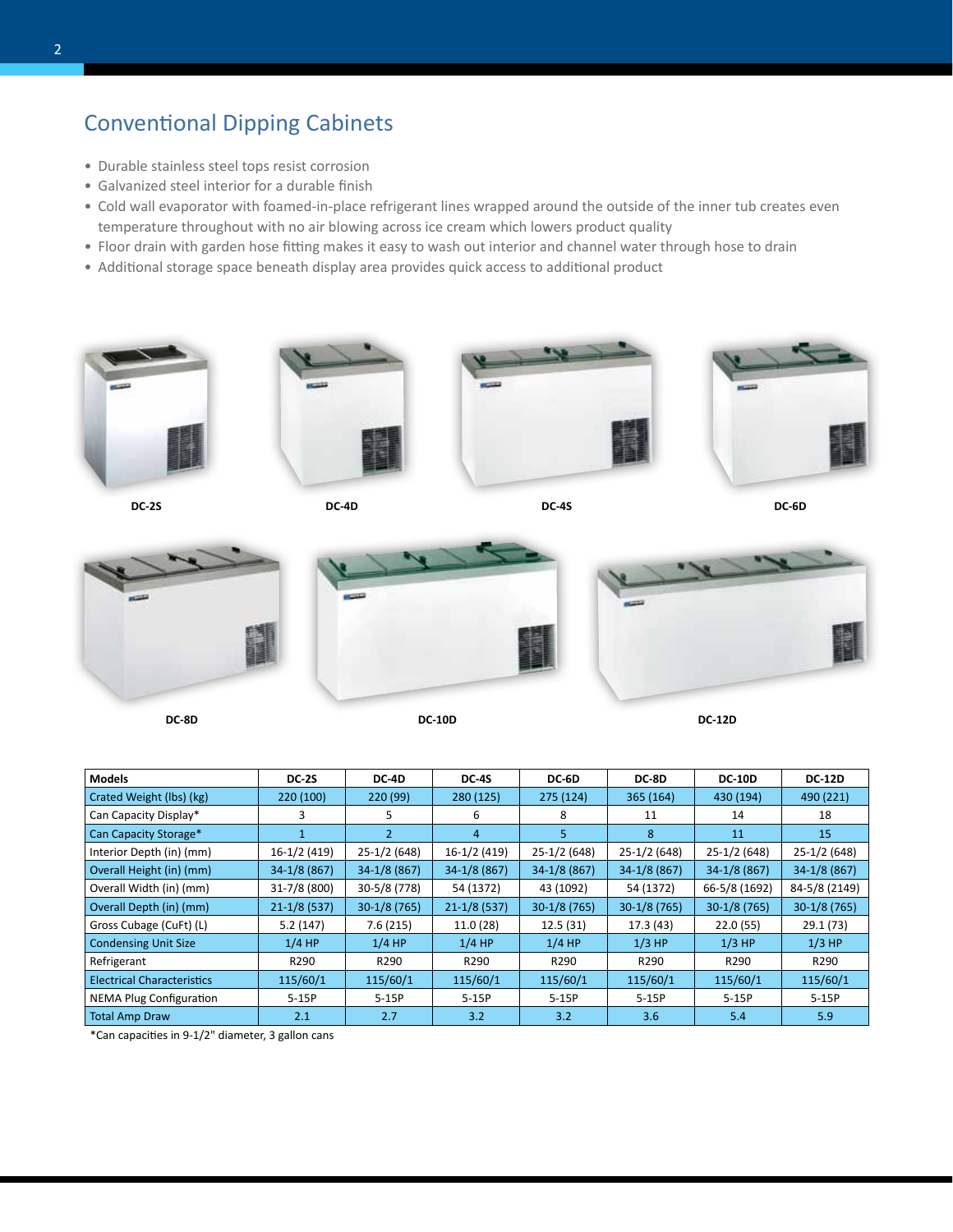## Dipping-Display Cabinets

- Standard, low front glass "L" models and low curved front glass "LCG" models to fit your needs
- Full glass top and LED lighting for maximized product visibility
- Lower back cabinet wall and curved rear edge for improved operator ergonomics and easier interior access
- Electronic controller system improves refrigeration system performance and accessibility during routine servicing
- A wide range of options available including can holders and frost shields.

#### Standard Models





**DD-46**







**DD-46L**



**DD-26 DD-66 DD-88**









**DD-26L DD-66L DD-88L**

# Low Curved Front Glass Models





**DD-46LCG**



**DD-26LCG DD-66LCG DD-88LCG**



| Model                                                                                                                                | DD-26/DD-26L/DD-26LCG | DD-46/DD-46L/DD-46LCG | DD-66/DD-66L/DD-66LCG | DD-88/DD-88L/DD-88LCG |  |  |  |
|--------------------------------------------------------------------------------------------------------------------------------------|-----------------------|-----------------------|-----------------------|-----------------------|--|--|--|
| Crated Height (in) (mm)                                                                                                              | 60 (1524)             | 60 (1524)             | 60 (1524)             | 60 (1524)             |  |  |  |
| Can Capacity display **                                                                                                              |                       |                       | 12                    | 16                    |  |  |  |
| Can Capacity storage **                                                                                                              | 0                     |                       | 8                     | 12                    |  |  |  |
| Overall Height (in) (mm)                                                                                                             | 50 (1270)             | 50 (1270)             | 50 (1270)             | 50 (1270)             |  |  |  |
| Overall Width (in) (mm)                                                                                                              | $27-1/4(692)$         | 48-1/4 (1226)         | 69-1/4 (1759)         | 90-1/4 (2292)         |  |  |  |
| Overall Depth (in) (mm)                                                                                                              | 27-1/2 (699)          | 27-1/2 (699)          | 27-1/2 (699)          | 27-1/2 (699)          |  |  |  |
| <b>Condensing Unit Size</b>                                                                                                          | $3/5$ HP              | $3/5$ HP              | $5/6$ HP              | $5/6$ HP              |  |  |  |
| Refrigerant                                                                                                                          | R290                  | R290                  | R290                  | R290                  |  |  |  |
| <b>Electrical Characteristics</b>                                                                                                    | 115/60/1              | 115/60/1              | 115/60/1              | 115/60/1              |  |  |  |
| Maximum Fuse Size                                                                                                                    | 15                    | 15                    | 15                    | 15                    |  |  |  |
| <b>Total Amp Draw</b>                                                                                                                | 5.9                   | 5.9                   | 7.2                   | 7.2                   |  |  |  |
| $\mathbf{r}$ , $\mathbf{r}$ , $\mathbf{r}$ , $\mathbf{r}$ , $\mathbf{r}$ , $\mathbf{r}$ , $\mathbf{r}$ , $\mathbf{r}$ , $\mathbf{r}$ |                       |                       |                       |                       |  |  |  |

\* Capacities in 9-1/2" diameter, 3 gallon cans.